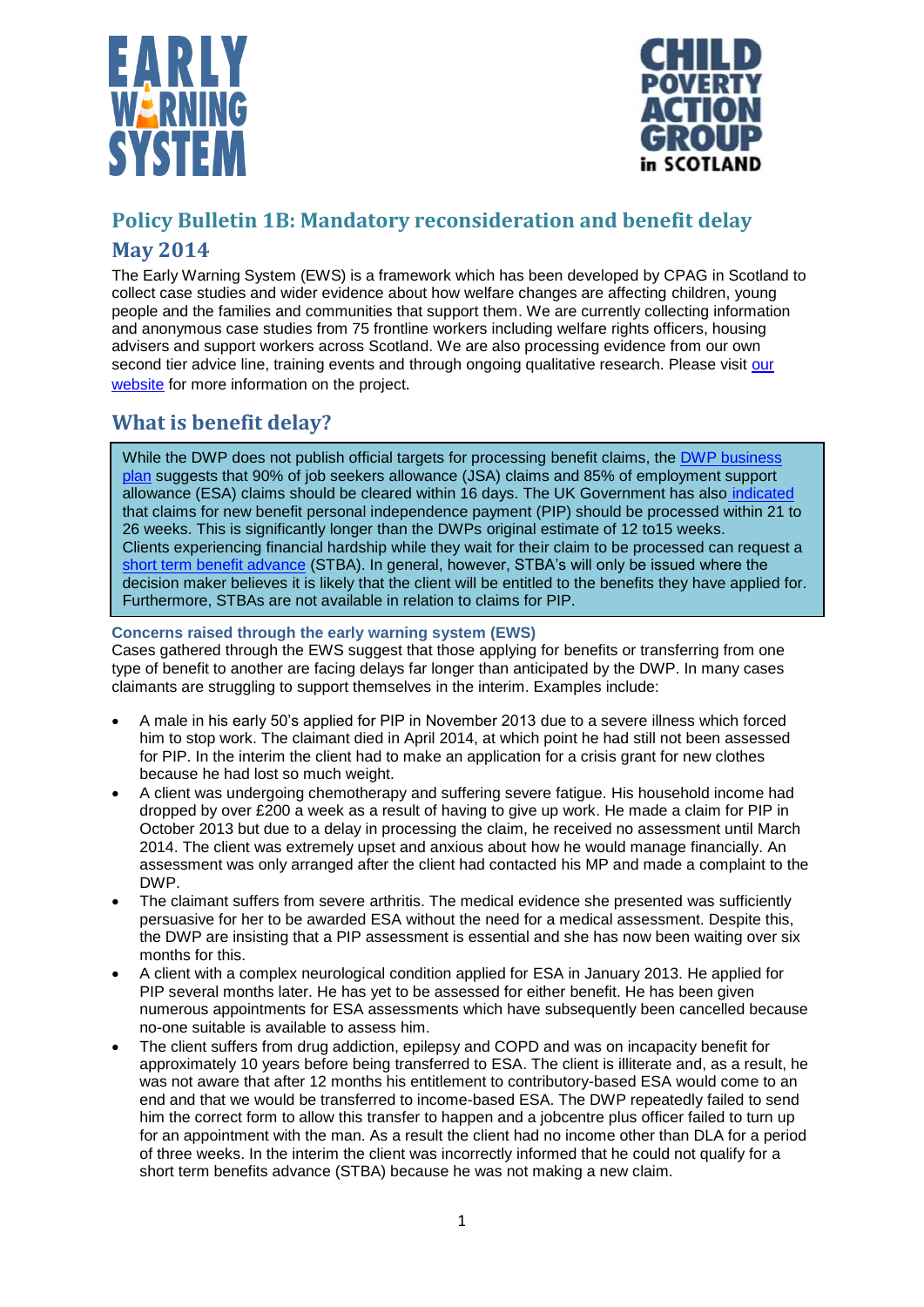Other aspects of the tax and benefit system are also subject to severe delay, including Her Majesty's Revenue and Customs (HMRC) which administers tax credits . This is illustrated by the following cases:

- The client was in armed forces and getting help with the costs of childcare through working tax credits. She moved from one posting to another and notified the HMRC of her change of address. The childcare for her family was provided by the same organisation in each location. In 2010/11 she was informed that the HMRC intended to recover £7,000 from her because she had failed to inform them that the address of her childcare provider changed when she moved. She recently received notification that they still intend to recover the overpayment from her, despite her having heard nothing from them in the past 4 years.
- Another client has been contacted by the DWP and informed that she must pay back a crisis loan taken out in 1992 - more than 22 years ago.

### **What is Mandatory Reconsideration?**

For benefits other than housing benefit, claimants cannot appeal a decision to the first tier tribunal until they have formally asked that the DWP or HMRC look at their decision again. This is known as requesting a mandatory reconsideration.

Employment support allowance (ESA) claimants are not entitled to any form of ESA while they await the outcome of a mandatory reconsideration. During this period, they have the option of making a claim for jobseekers allowance (JSA) but must first sign a 'jobseekers agreement' stating that they are available for and actively seeking work. Claimants risk being sanctioned if they subsequently fail to fulfil these conditions.

If the client goes on to appeal to the first tier tribunal after mandatory reconsideration then ESA should be paid at the 'assessment phase' rate throughout the appeal.

### **Concerns raised through the early warning system**

Cases received through the early warning system suggest that the introduction of mandatory reconsideration is proving problematic for many claimants. Problems identified to date include the fact that there is no clear information available about what constitutes a request for mandatory reconsideration. Furthermore, while the DWP and HMRC aim to process mandatory reconsiderations within 14 days, in reality the process is taking much longer. Both claimants and jobcentre staff also appear confused as to the support that should be available whilst mandatory reconsideration and subsequent appeals are ongoing.

- Following the closure of a jobcentre in Kilmarnock an advisor reported that several clients had to wait for four months for mandatory reconsiderations to be processed. This included several clients who did not feel well enough to apply for JSA during the mandatory reconsideration stage and whose applications to the Scottish welfare fund for crisis grants were refused.(293)
- Another advisor described how his clients had refused to sign on for JSA on the basis that they were not fit for work and believed that, as a result, signing on for JSA would be fraudulent and could potentially prejudice their claim for ESA.
- A father with six children requested a mandatory reconsideration of his unsuccessful claim for ESA. Six weeks later his request had still not been processed by the DWP. The family's application to the Scottish welfare fund was unsuccessful and they were forced to access a food bank in the interim.
- One client claimed JSA while awaiting the outcome of a mandatory reconsideration of his ESA claim. He was subsequently told they must remain on JSA for the duration of his appeal, despite the fact he should have been entitled to ESA at the assessment phase rate. (270) In another case, the DWP failed to transfer the client to assessment phase rate despite an appeal having been formally lodged with HMCTS.
- The DWP failed to pay ESA pending a client's appeal. This resulted in confusion and caused housing benefit and council tax reduction payments to be stopped. The client is now in arrears as a result.
- A client expressly requested a mandatory reconsideration of a decision to apply sanctions. He was later informed that because he had used incorrect terminology his request had been treated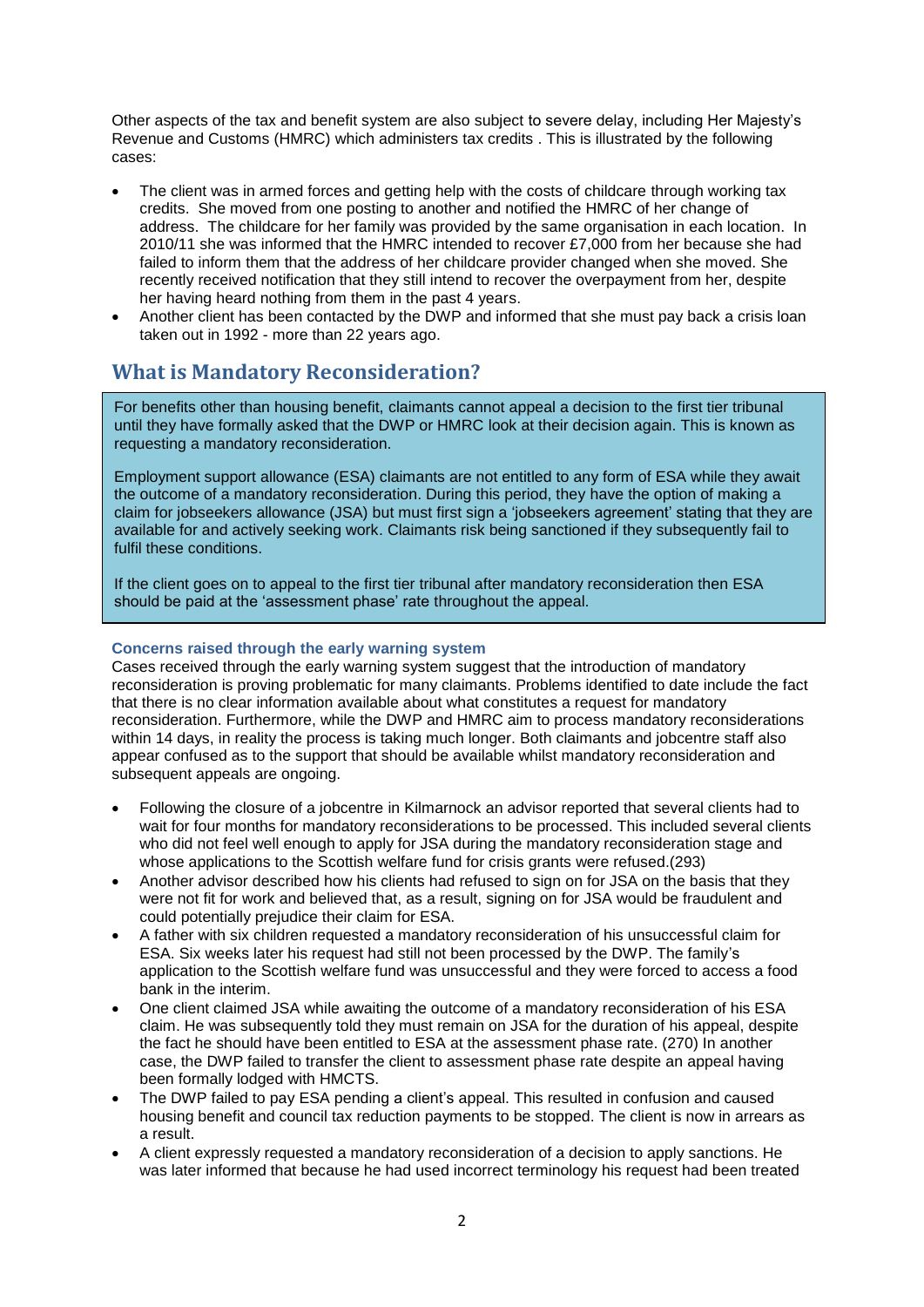as a request for a review rather than for mandatory reconsideration. He was then informed that he would still have to formally request a mandatory consideration before he could appeal the decision. The sanction was upheld in the interim, significantly reducing the client's income.

- One client made an application for the enhanced (higher) rate of PIP, which was refused. The subsequent mandatory reconsideration was also unsuccessful. The client then lodged an appeal. The DWP got in touch with her at this point and offered the client the standard (lower) rate of PIP if she decided to drop her appeal.
- Another client is awaiting a mandatory reconsideration of her ESA claim having failed to attend the work capability assessment because of mental health problems. The application she made to the Scottish welfare fund in the interim was denied because s/he had made three applications to meet her living expenses and had thus "used up her entitlement to the SWF until July 2014."

#### **Potential implications for policy and practice – UK Level**

- There is a need for the UK government to publish clear targets in relation to the time it will take to process benefit claims and mandatory reconsiderations. Where the DWP expects that it will not be able to process a claim within specified timeframes it should make this clear to the claimant and issue an alternative processing time.

- There is an urgent need to speed up the process of handling benefit claims, particularly in relation to PIP. Where a PIP decision is delayed beyond DWP targets, the claimants should be paid a basic 'assessment' rate of PIP in the interim.

- All claimants should be entitled to a basic rate of ESA throughout the period of mandatory reconsideration. Furthermore, claimants should not be forced to claim JSA when they believe they are not fit for work. As well as reducing the anxiety and hardship experienced by claimants, such a policy shift would alleviate pressure on food banks, the Scottish welfare fund and health and social care services.

- The DWP should publish clear and accessible information for staff, advisors and claimants detailing the procedure for requesting a mandatory reconsideration and subsequently lodging an appeal. Where possible, this process should also be explained verbally and in writing to all claimants.

#### **Potential implications for devolved services – Scottish and local level**

**-** Guidance issued by the Scottish Government currently states that applicants should only be able to access one crisis grant payment for the same item in any 28 day period and no more than three crisis grant payments within a rolling 12 month period. This is proving problematic for claimants who are subject to extended benefit delays and who therefore need to make repeated applications to the SWF for financial assistance to cover basic costs, such as buying food, over a period of several months. The Scottish Government should make it clear in its quidance that the limit on the number of awards within a set period should not apply to individuals experiencing extended periods of hardship as a result of ongoing benefit delays. It is not reasonable that support from the SWF should be limited while the crisis being experienced by the claimant is ongoing.

**-** EWS cases suggest that many people with severe disabilities and/or long term health conditions are unable to access financial support for significant periods of time due to the process of mandatory reconsideration and/or benefit delays. This is likely to increase demand for health and social care services while reducing the resources available to claimants to make a financial contribution to the cost of their care. Health and social care services need to consider how they can be reactive to this change in demand.

#### **Potential implications for child wellbeing**

Advisors who submitted the cases above through the Early Warning System were asked to comment on whether the cases they submitted had had any impact on a child wellbeing (as defined using the Scottish Government's indicators of Safe, Healthy, Achieving, Nurtured, Active, Respected, Responsible and Included). Given that PIP and ESA cannot be claimed by or on behalf of children, direct concerns about wellbeing were relatively limited. However, over the long term it is likely that concerns will emerge in relation to the following:

Healthy

As is the case in relation to sanctions, benefit delays and reduced support during mandatory reconsideration can dramatically reduce family income at times of difficulty and upheaval (when, for instance, a parent has recently been diagnosed with an illness or developed a disability). This is likely to impact all aspects of child wellbeing by